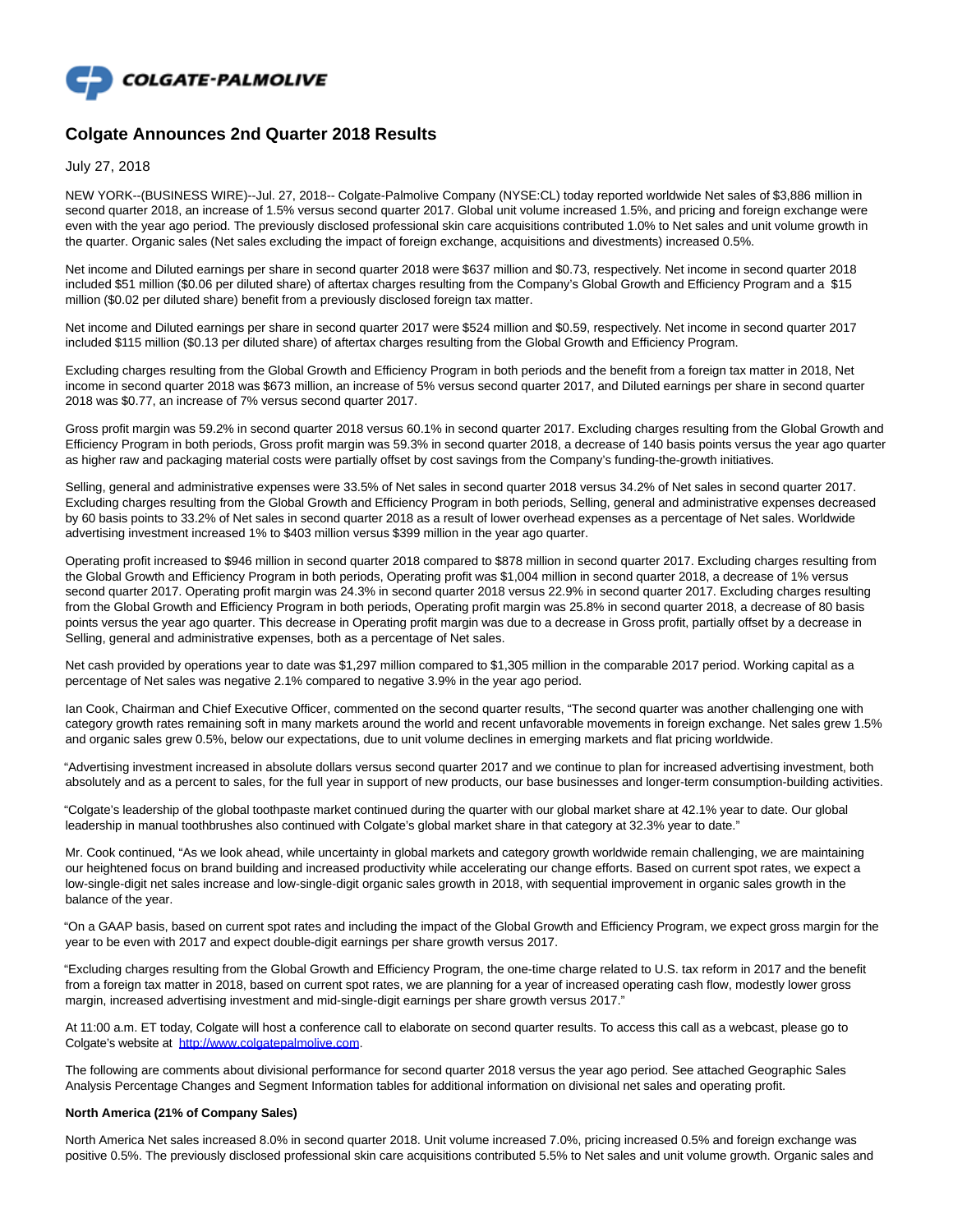organic unit volume for North America increased 2.0% and 1.5%, respectively.

Operating profit in North America increased 4% in second quarter 2018 to \$264 million, while as a percentage of Net sales it decreased 140 basis points to 32.0%. This decrease in Operating profit as a percentage of Net sales was due to a decrease in Gross profit, an increase in Selling, general and administrative expenses and an increase in Other (income) expense, net, all as a percentage of Net sales. This decrease in Gross profit was primarily due to higher raw and packaging material costs, partially offset by cost savings from the Company's funding-the-growth initiatives. This increase in Selling, general and administrative expenses was due to higher overhead expenses, partially offset by decreased advertising investment. This increase in Other (income) expense, net was primarily due to the amortization of intangible assets resulting from the professional skin care acquisitions.

In the U.S., Colgate maintained its leadership in the toothpaste category during the quarter with its market share at 34.9% year to date. Successful products include Colgate Optic White Stain Fighter, Colgate Optic White Stain-Less White and Tom's of Maine toothpastes. In manual toothbrushes, Colgate widened its brand market leadership in the U.S. with its market share in that category at 41.9% year to date, supported by the success of Colgate Total 360° Advanced Optic White and Colgate Gum Health manual toothbrushes.

Products succeeding in other categories include Softsoap Hydra Bliss body wash and liquid hand soap, Irish Spring Non-Stop Fresh body wash, Fabuloso Complete liquid cleaner and Suavitel Complete fabric conditioner.

### **Latin America (24% of Company Sales)**

Latin America Net sales decreased 7.0% in second quarter 2018. Unit volume decreased 1.0%, pricing decreased 0.5% and foreign exchange was negative 5.5%. Excluding the impact of the truckers' strike in Brazil, Latin America unit volume would have increased in the quarter. Volume declines in Central America were partially offset by volume gains in the Southern Cone region. Organic sales for Latin America decreased 1.5%.

Operating profit in Latin America decreased 15% in second quarter 2018 to \$262 million, or 270 basis points to 28.1% of Net sales. This decrease in Operating profit as a percentage of Net sales was primarily due to a decrease in Gross profit and an increase in Selling, general and administrative expenses, both as a percentage of Net sales. This decrease in Gross profit was primarily due to higher raw and packaging material costs, partially offset by cost savings from the Company's funding-the-growth initiatives. This increase in Selling, general and administrative expenses was due to higher overhead expenses.

Colgate maintained its toothpaste leadership in Latin America during the quarter, with market share gains in Brazil, Peru, Costa Rica, Chile, Guatemala and Panama. Products succeeding in oral care in the region include Colgate Total 12 Salud Visible, Colgate Luminous White XD Shine, Colgate Triple Action Xtra Freshness and Colgate Kids toothpastes. Colgate's leadership in the manual toothbrush category continued throughout the region, supported by the success of Colgate 360° Advanced Total 12 and Colgate Pro Cuidado manual toothbrushes.

Products succeeding in other categories include Colgate Total 12 mouthwash, Protex Pro-Hidrata, Palmolive Natural Secrets and Palmolive Neutro Balance shower gels and bar soaps, Suavitel Complete fabric conditioner and Fabuloso Complete liquid cleaner.

### **Europe (16% of Company Sales)**

Europe Net sales increased 6.0% in second quarter 2018. Unit volume increased 2.5%, pricing decreased 3.5% and foreign exchange was positive 7.0%. Volume gains were led by France, the United Kingdom and Italy. Organic sales for Europe decreased 1.0%.

Operating profit in Europe increased 7% in second quarter 2018 to \$156 million or 20 basis points to 25.2% of Net sales. This increase in Operating profit as a percentage of Net sales was due to a decrease in Selling, general and administrative expenses and a decrease in Other (income) expense, net, partially offset by a decrease in Gross profit, all as a percentage of Net sales. This decrease in Gross profit was primarily due to higher raw and packaging material costs and lower pricing, partially offset by cost savings from the Company's funding-the-growth initiatives. This decrease in Selling, general and administrative expenses was due to decreased advertising investment, partially offset by higher overhead expenses.

Colgate maintained its toothpaste leadership in Europe during the quarter, with toothpaste market share gains in France, Germany, Italy, Greece, Denmark and Sweden. Products succeeding in oral care include Colgate Max White Expert Complete, Colgate Natural Extracts and meridol Parodont Expert toothpastes and Colgate 360° Advanced Whole Mouth Health and Colgate 360° Advanced Max White Expert White manual toothbrushes.

Products succeeding in other categories include Colgate Plax mouthwash, Sanex Zero% shower gel, deodorant and body lotion, Sanex Dermo shower gel, Palmolive Aroma Sensations shower gel, Palmolive Handwash + Lotion liquid hand soap, Ajax Boost liquid cleaner and Soupline Parfum Supreme fabric conditioner.

#### **Asia Pacific (18% of Company Sales)**

Asia Pacific Net sales increased 1.5% during second quarter 2018. Unit volume decreased 1.0%, pricing increased 1.0% and foreign exchange was positive 1.5%. Volume declines in the Greater China region were partially offset by volume gains in India and the Philippines. Organic sales for Asia Pacific were even with the year ago period.

Operating profit in Asia Pacific decreased 1% in second quarter 2018 to \$203 million, or 100 basis points to 30.1% of Net sales. This decrease in Operating profit as a percentage of Net sales was primarily due to a decrease in Gross profit and an increase in Selling, general and administrative expenses, both as a percentage of Net sales. This decrease in Gross profit was primarily due to higher raw and packaging material costs, partially offset by cost savings from the Company's funding-the-growth initiatives. This increase in Selling, general and administrative expenses was due to higher overhead expenses, partially offset by decreased advertising investment.

Colgate maintained its toothpaste leadership in the Asia Pacific region during the quarter with market share gains in the Philippines. Products succeeding in the region include Colgate Naturals, Colgate Swarna Vedshakti, Colgate MaxFresh and elmex Sensitive toothpastes.

Products succeeding in other categories include Colgate Slim Soft Advanced, Colgate Slim Soft Micro Silky and Colgate Slim Soft Flex Clean manual toothbrushes, Protex Thai Therapy bar soap, Colgate Plax mouthwash, Palmolive Luminous Oils shower gel, and Softlan Aroma Therapy fabric conditioner.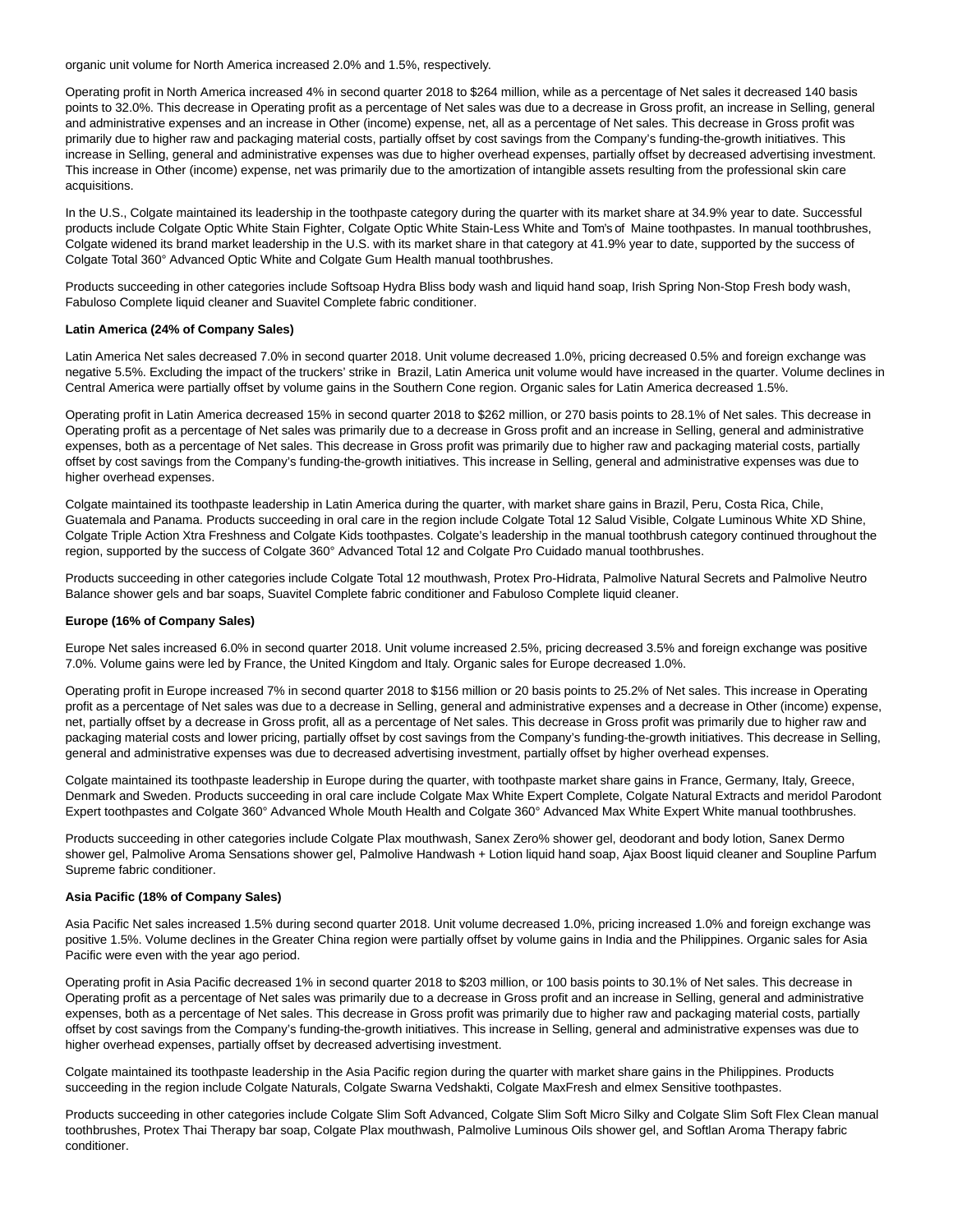### **Africa/Eurasia (6% of Company Sales)**

Africa/Eurasia Net sales increased 1.0% during second quarter 2018. Unit volume increased 2.0%, pricing increased 1.0% and foreign exchange was negative 2.0%. Volume gains were led by the Sub-Saharan region and South Africa. Organic sales for Africa/Eurasia increased 3.0%.

Operating profit in Africa/Eurasia decreased 7% in second quarter 2018 to \$42 million, or 140 basis points to 17.3% of Net sales. This decrease in Operating profit as a percentage of Net sales was primarily due to a decrease in Gross profit, partially offset by a decrease in Selling, general and administrative expenses, both as a percentage of Net sales. This decrease in Gross profit was primarily due to higher raw and packaging material costs, partially offset by cost savings from the Company's funding-the-growth initiatives. This decrease in Selling, general and administrative expenses was primarily due to lower overhead expenses.

Colgate maintained its toothpaste leadership in Africa/Eurasia during the quarter, with market share gains in Saudi Arabia, United Arab Emirates, Kenya, Kuwait, Morocco and Qatar. Successful products contributing to sales in the region include Colgate Ancient Secrets, Colgate Natural Extracts, Colgate Optic White Expert White and Colgate Maximum Cavity Protection toothpastes, Colgate 360° Advanced Whole Mouth Clean and Colgate Slim Soft Advanced manual toothbrushes, Palmolive Gourmet and Palmolive Luminous Oils shower gel and Protex Herbal bar soap.

### **Hill's Pet Nutrition (15% of Company Sales)**

Hill's Net sales increased 3.5% during second quarter 2018. Unit volume increased 1.0%, pricing increased 1.0% and foreign exchange was positive 1.5%. Volume gains in the United States and Australia were partially offset by volume declines in South Africa. Hill's organic sales increased 2.0%.

Hill's Operating profit decreased 2% in second quarter 2018 to \$165 million, or 160 basis points to 27.9% of Net sales. This decrease in Operating profit as a percentage of Net sales was due to a decrease in Gross profit and an increase in Other (income) expense, net, both as a percentage of Net sales. This decrease in Gross profit was primarily due to higher raw and packaging material costs, partially offset by cost savings from the Company's funding-the-growth initiatives. This increase in Other (income) expense, net was due to the expiration of a foreign sales tax benefit.

Successful products contributing to sales in the U.S. include Hill's Prescription Diet k/d and k/d + Mobility, Hill's Prescription Diet i/d for digestive care, Hill's Science Diet Youthful Vitality, Hill's Science Diet Urinary and Hairball Control and Hill's Science Diet Kitten.

Successful products contributing to sales internationally include Hill's Prescription Diet k/d and k/d + Mobility, Hill's Prescription Diet Metabolic + Urinary, Hill's Prescription Diet k/d Early Stage, Hill's Science Diet Youthful Vitality and Hill's Science Diet Kitten.

\*\*\*

About Colgate-Palmolive: Colgate-Palmolive is a leading global consumer products company, tightly focused on Oral Care, Personal Care, Home Care and Pet Nutrition. Colgate sells its products in over 200 countries and territories around the world under such internationally recognized brand names as Colgate, Palmolive, Speed Stick, Lady Speed Stick, Softsoap, Irish Spring, Protex, Sorriso, Kolynos, elmex, Tom's of Maine, Sanex, Ajax, Axion, Fabuloso, Soupline and Suavitel, as well as Hill's Science Diet and Hill's Prescription Diet. For more information about Colgate's global business, visit the Company's website at http://www.colgatepalmolive.com</u>. To learn more about Colgate Bright Smiles, Bright Futures® oral health education program, please visi[t http://www.colgatebsbf.com.](http://www.colgatebsbf.com/) CL-E

Effective January 1, 2018, as required, the Company adopted ASU No. 2017-07, "Compensation-Retirement Benefits (Topic 715): Improving the Presentation of Net Periodic Pension Cost and Net Periodic Postretirement Benefit Cost," on a retrospective basis. As a result, for all periods presented, only the service related component of pension and other postretirement benefit costs is included in Operating profit. The non-service related components (interest cost, expected return on assets and amortization of actuarial gains and losses) are included in a new line item, "Non-service related postretirement costs," which is below Operating profit. Adoption of this standard had no effect on Net income attributable to Colgate-Palmolive Company, Earnings per common share or Cash flow. Refer to the Company's website at [http://www.colgatepalmolive.com f](http://www.colgatepalmolive.com/)or reconciliations to previously reported amounts for all quarters of 2017 as well as for years 2017 and 2016.

#### Market Share Information

Management uses market share information as a key indicator to monitor business health and performance. References to market share in this press release are based on a combination of consumption and market share data provided by third-party vendors, primarily Nielsen, and internal estimates. All market share references represent the percentage of the dollar value of sales of our products, relative to all product sales in the category in the countries in which the Company competes and purchases data (excluding Venezuela from all periods). The Company measures year-to-date market shares from January 1 of the relevant year through the most recent period for which market share data is available, which typically reflects a lag time of one or two months. The Company believes that the third-party vendors it uses to provide data are reliable, but it has not verified the accuracy or completeness of the data or any assumptions underlying the data. In addition, market share information calculated by the Company may be different from market share information calculated by other companies due to differences in category definitions, the use of data from different countries, internal estimates and other factors.

#### Cautionary Statement on Forward-Looking Statements

This press release and the related webcast may contain forward-looking statements (as that term is defined in the U.S. Private Securities Litigation Reform Act of 1995 or by the Securities and Exchange Commission (SEC) in its rules, regulations and releases) that set forth anticipated results based on management's current plans and assumptions. Such statements may relate, for example, to sales or volume growth, organic sales growth, profit or profit margin growth, earnings per share growth (including on a currency-neutral basis), financial goals, the impact of foreign exchange volatility, cost-reduction plans including the Global Growth and Efficiency Program, tax rates, U.S. tax reform, new product introductions or commercial investment levels, acquisitions, divestitures, or legal or tax proceedings, among other matters. These statements are made on the basis of the Company's views and assumptions as of this time and the Company undertakes no obligation to update these statements whether as a result of new information, future events or otherwise, except as required by law or by the rules and regulations of the SEC. Moreover, the Company does not, nor does any other person, assume responsibility for the accuracy and completeness of these statements. The Company cautions investors that any such forward-looking statements are not guarantees of future performance and that actual events or results may differ materially from those statements. For more information about factors that could impact the Company's business and cause actual results to differ materially from forward-looking statements, investors should refer to the Company's filings with the SEC (including, but not limited to, the information set forth under the captions "Risk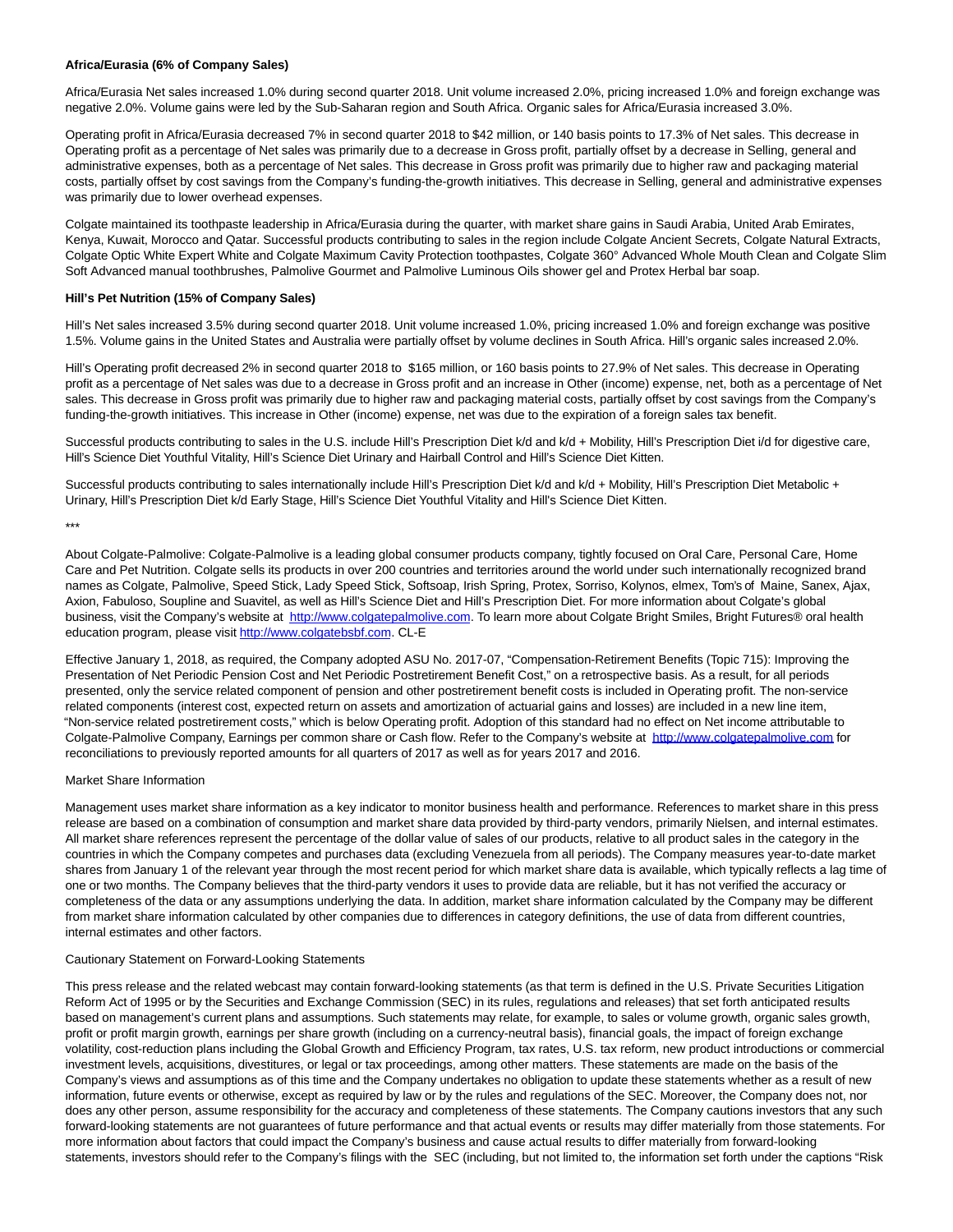Factors" and "Cautionary Statement on Forward-Looking Statements" in the Company's Annual Report on Form 10-K for the year ended December 31, 2017 and subsequent Quarterly Reports on Form 10-Q). Copies of these filings may be obtained upon request from the Company's Investor Relations Department or on the Company's website at [http://www.colgatepalmolive.com.](http://cts.businesswire.com/ct/CT?id=smartlink&url=http%3A%2F%2Fwww.colgatepalmolive.com&esheet=51843549&newsitemid=20180727005053&lan=en-US&anchor=http%3A%2F%2Fwww.colgatepalmolive.com&index=5&md5=ab3e115b0e7386172af8add5faf39645)

### Non-GAAP Financial Measures

The following provides information regarding the non-GAAP financial measures used in this earnings release and/or the related webcast:

This release discusses Net sales growth (GAAP) and organic sales growth, which is Net sales growth excluding the impact of foreign exchange. acquisitions and divestments (non-GAAP). Management believes the organic sales growth measure provides investors and analysts with useful supplemental information regarding the Company's underlying sales trends by presenting sales growth excluding the external factor of foreign exchange as well as the impact from acquisitions and divestments. See "Geographic Sales Analysis Percentage Changes" for the three and six months ended June 30, 2018 vs 2017 included with this release for a comparison of organic sales growth to Net sales growth in accordance with GAAP.

To supplement Colgate's Condensed Consolidated Statements of Income presented in accordance with GAAP, the Company has disclosed non-GAAP measures of operating results that exclude certain items. Worldwide Gross profit, Gross profit margin, Selling, general and administrative expenses, Selling, general and administrative expenses as a percentage of Net sales, Other (income) expense, net, Operating profit, Operating profit margin, Non-service related postretirement costs, Effective income tax rate, Net income attributable to Colgate-Palmolive Company and Diluted earnings per common share are discussed both as reported (on a GAAP basis) and excluding charges resulting from the Global Growth and Efficiency Program and, as applicable, the benefit from a foreign tax matter (non-GAAP). These non-GAAP financial measures exclude items that, either by their nature or amount, management would not expect to occur as part of the Company's normal business on a regular basis, such as restructuring charges, charges for certain litigation and tax matters, gains and losses from certain divestitures and certain unusual, non-recurring items. Investors and analysts use these financial measures in assessing the Company's business performance, and management believes that presenting these financial measures on a non-GAAP basis provides them with useful supplemental information to enhance their understanding of the Company's underlying business performance and trends. These non-GAAP financial measures also enhance the ability to compare period-to-period financial results. See "Non-GAAP Reconciliations" for the three and six months ended June 30, 2018 and 2017 included with this release for a reconciliation of these financial measures to the related GAAP measures.

The Company uses these financial measures internally in its budgeting process, to evaluate segment and overall operating performance and as factors in determining compensation. While the Company believes that these financial measures are useful in evaluating the Company's underlying business performance and trends, this information should be considered as supplemental in nature and is not meant to be considered in isolation or as a substitute for the related financial information prepared in accordance with GAAP. In addition, these non-GAAP financial measures may not be the same as similar measures presented by other companies.

The Company defines free cash flow before dividends as Net cash provided by operations less Capital expenditures. As management uses this measure to evaluate the Company's ability to satisfy current and future obligations, repurchase stock, pay dividends and fund future business opportunities, the Company believes that it provides useful information to investors. Free cash flow before dividends is not a measure of cash available for discretionary expenditures since the Company has certain non-discretionary obligations such as debt service that are not deducted from the measure. Free cash flow before dividends is a non-GAAP measure and may not be comparable to similarly titled measures reported by other companies. See "Condensed Consolidated Statements of Cash Flows" for the six months ended June 30, 2018 and 2017 for a comparison of free cash flow before dividends to Net cash provided by operations as reported in accordance with GAAP.

(See attached tables for second quarter results.)

| <b>Colgate-Palmolive Company</b>                           | Table 1     |               |  |  |  |  |  |  |  |  |  |  |
|------------------------------------------------------------|-------------|---------------|--|--|--|--|--|--|--|--|--|--|
| <b>Condensed Consolidated Statements of Income</b>         |             |               |  |  |  |  |  |  |  |  |  |  |
| For the Three Months Ended June 30, 2018 and 2017          |             |               |  |  |  |  |  |  |  |  |  |  |
| (Dollars in Millions Except Per Share Amounts) (Unaudited) |             |               |  |  |  |  |  |  |  |  |  |  |
|                                                            | 2018        | $2017^{(1)}$  |  |  |  |  |  |  |  |  |  |  |
| Net sales                                                  | \$3,886     | \$3,826       |  |  |  |  |  |  |  |  |  |  |
| Cost of sales                                              | 1,585       | 1,526         |  |  |  |  |  |  |  |  |  |  |
| Gross profit                                               | 2,301       | 2,300         |  |  |  |  |  |  |  |  |  |  |
| Gross profit margin                                        | 59.2 % 60.1 | $\frac{9}{6}$ |  |  |  |  |  |  |  |  |  |  |
| Selling, general and administrative expenses               | 1,300       | 1,309         |  |  |  |  |  |  |  |  |  |  |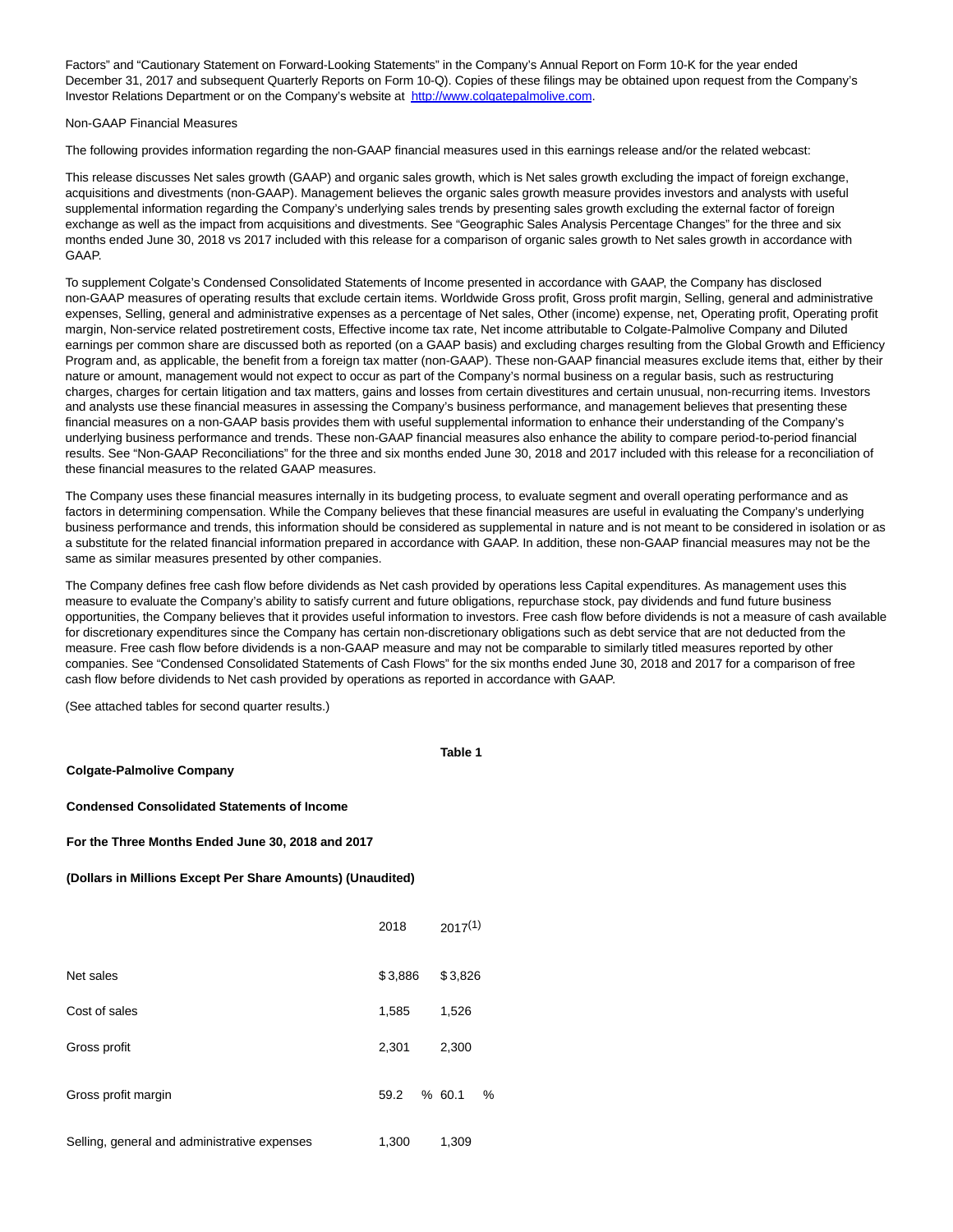| Other (income) expense, net                                         | 55               | 113              |   |
|---------------------------------------------------------------------|------------------|------------------|---|
| Operating profit                                                    | 946              | 878              |   |
| Operating profit margin                                             | 24.3             | %22.9            | % |
| Non-service related postretirement costs                            | 23               | 25               |   |
| Interest (income) expense, net                                      | 35               | 24               |   |
| Income before income taxes                                          | 888              | 829              |   |
| Provision for income taxes                                          | 213              | 269              |   |
| Effective tax rate                                                  | 24.0             | % 32.4           | % |
| Net income including noncontrolling interests                       | 675              | 560              |   |
| Less: Net income attributable to noncontrolling interests 38        |                  | 36               |   |
| Net income attributable to Colgate-Palmolive Company \$637          |                  | \$524            |   |
| Earnings per common share<br>Basic<br><b>Diluted</b>                | \$0.73<br>\$0.73 | \$0.59<br>\$0.59 |   |
| Average common shares outstanding<br><b>Basic</b><br><b>Diluted</b> | 871.7<br>874.0   | 883.8<br>890.8   |   |

(1) The Company adopted ASU No. 2017-07, "Compensation–Retirement Benefits (Topic 715): Improving the Presentation of Net Periodic Pension Cost and Net Periodic Postretirement Benefit Cost," on January 1, 2018. The adoption of this standard resulted in the non-service related postretirement costs being presented separately in the income statement from the service cost component and the non-service related postretirement costs no longer being included in Operating profit. As this standard was applied retrospectively, as required, the Company reclassified certain amounts to a new line below Operating profit called Non-service related postretirement costs. The reclassification had no effect on Net income attributable to Colgate-Palmolive Company, Earnings per common share or Cash flow.

Refer to the Company's website for reconciliations to previously reported amounts for all quarters of 2017 as well as for years 2017 and 2016.

**Table 2**

| For the Six Months Ended June 30, 2018 and 2017            |         |              |  |  |  |  |  |  |  |  |  |  |
|------------------------------------------------------------|---------|--------------|--|--|--|--|--|--|--|--|--|--|
| (Dollars in Millions Except Per Share Amounts) (Unaudited) |         |              |  |  |  |  |  |  |  |  |  |  |
|                                                            | 2018    | $2017^{(1)}$ |  |  |  |  |  |  |  |  |  |  |
| Net sales                                                  | \$7,888 | \$7,588      |  |  |  |  |  |  |  |  |  |  |
| Cost of sales                                              | 3.179   | 3.019        |  |  |  |  |  |  |  |  |  |  |
| Gross profit                                               | 4,709   | 4.569        |  |  |  |  |  |  |  |  |  |  |

**Colgate-Palmolive Company**

**Condensed Consolidated Statements of Income**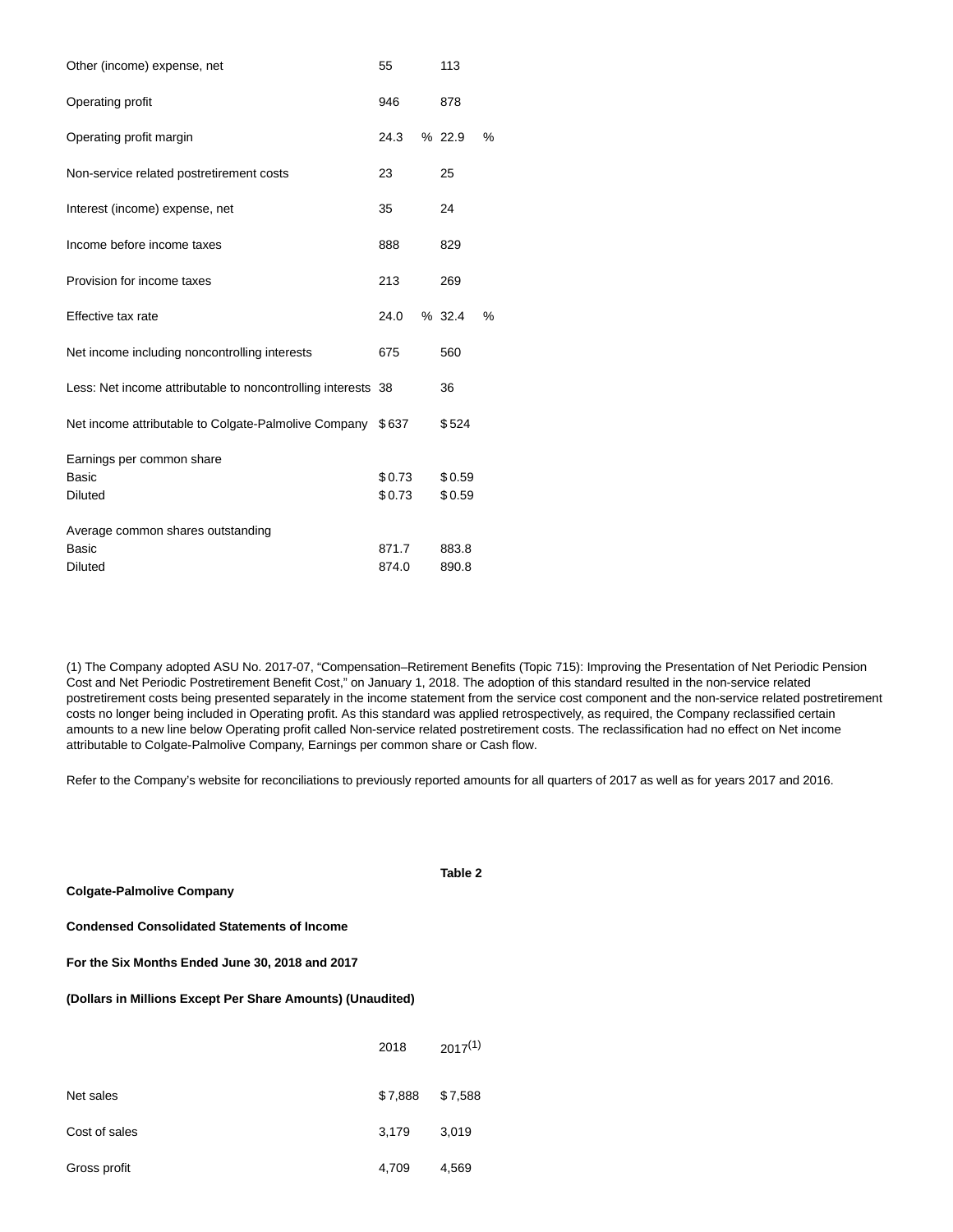| Gross profit margin                                          | 59.7           | % 60.2         | % |
|--------------------------------------------------------------|----------------|----------------|---|
| Selling, general and administrative expenses                 | 2,692          | 2,645          |   |
| Other (income) expense, net                                  | 88             | 134            |   |
| Operating profit                                             | 1,929          | 1,790          |   |
| Operating profit margin                                      | 24.5           | % 23.6         | % |
| Non-service related postretirement costs                     | 47             | 52             |   |
| Interest (income) expense, net                               | 70             | 47             |   |
| Income before income taxes                                   | 1,812          | 1,691          |   |
| Provision for income taxes                                   | 459            | 520            |   |
| Effective tax rate                                           | 25.3           | % 30.8         | % |
| Net income including noncontrolling interests                | 1,353          | 1,171          |   |
| Less: Net income attributable to noncontrolling interests 82 |                | 77             |   |
| Net income attributable to Colgate-Palmolive Company \$1,271 |                | \$1,094        |   |
| Earnings per common share                                    |                |                |   |
| Basic $(2)$                                                  | \$1.46         | \$1.24         |   |
| Diluted <sup>(2)</sup>                                       | \$1.45         | \$1.23         |   |
| Average common shares outstanding                            |                |                |   |
| Basic<br>Diluted                                             | 873.5<br>877.0 | 884.2<br>890.9 |   |

(1) The Company adopted ASU No. 2017-07, "Compensation–Retirement Benefits (Topic 715): Improving the Presentation of Net Periodic Pension Cost and Net Periodic Postretirement Benefit Cost," on January 1, 2018. The adoption of this standard resulted in the non-service related postretirement costs being presented separately in the income statement from the service cost component and the non-service related postretirement costs no longer being included in Operating profit. As this standard was applied retrospectively, as required, the Company reclassified certain amounts to a new line below Operating profit called Non-service related postretirement costs. The reclassification had no effect on Net income attributable to Colgate-Palmolive Company, Earnings per common share or Cash flow.

Refer to the Company's website for reconciliations to previously reported amounts for all quarters of 2017 as well as for years 2017 and 2016.

(2) Basic and diluted earnings per share are computed independently for each quarter and any year-to-date period presented. As a result of changes in shares outstanding during the year and rounding, the sum of the quarters' earnings per share may not necessarily equal the earnings per share for any year-to-date period.

**Colgate-Palmolive Company**

**Table 3**

**Condensed Consolidated Balance Sheets**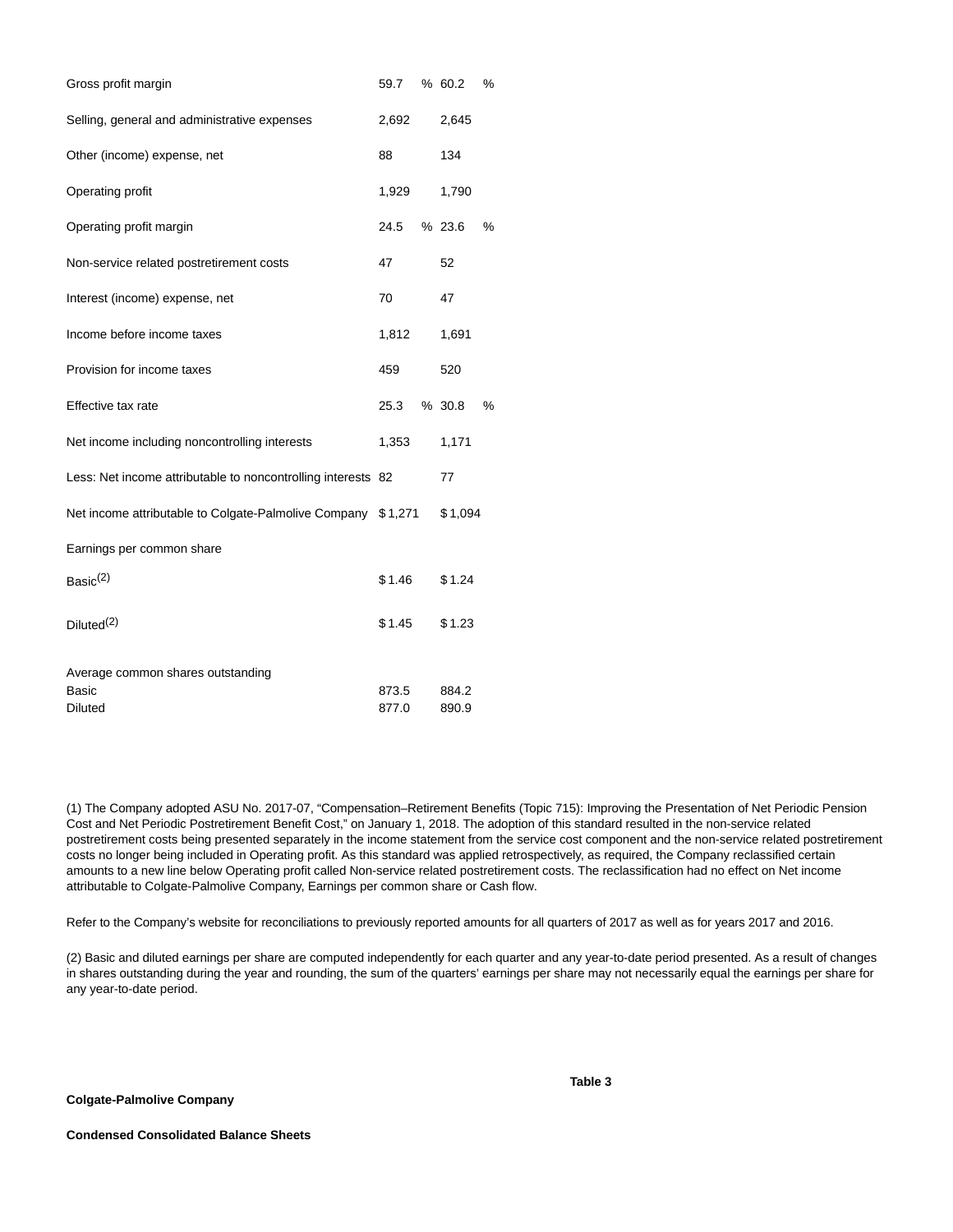# **(Dollars in Millions) (Unaudited)**

|                                                                                   | June 30, |   | December 31, June 30, |              |               |
|-----------------------------------------------------------------------------------|----------|---|-----------------------|--------------|---------------|
|                                                                                   | 2018     |   | 2017                  | 2017         |               |
| Cash and cash equivalents                                                         | \$833    |   | \$1,535               | \$1,241      |               |
| Receivables, net                                                                  | 1,545    |   | 1,480                 | 1,526        |               |
| Inventories                                                                       | 1,254    |   | 1,221                 | 1,199        |               |
| Other current assets                                                              | 540      |   | 403                   | 589          |               |
| Property, plant and equipment, net                                                | 3,908    |   | 4,072                 | 3,930        |               |
| Other assets, including goodwill and intangibles                                  | 4,570    |   | 3,965                 | 4,095        |               |
| <b>Total assets</b>                                                               | \$12,650 |   | \$12,676              | \$12,580     |               |
| <b>Total debt</b>                                                                 | \$6,865  |   | \$6,577               | \$6,519      |               |
| Other current liabilities                                                         | 3,596    |   | 3,397                 | 3,767        |               |
| Other non-current liabilities                                                     | 2,378    |   | 2,459                 | 2,206        |               |
| <b>Total liabilities</b>                                                          | 12,839   |   | 12,433                | 12,492       |               |
| Total Colgate-Palmolive Company shareholders' equity                              | (523     | ) | (60                   | (242)        |               |
| Noncontrolling interests                                                          | 334      |   | 303                   | 330          |               |
| Total liabilities and equity                                                      | \$12,650 |   | \$12,676              | \$12,580     |               |
| <b>Supplemental Balance Sheet Information</b>                                     |          |   |                       |              |               |
| Debt less cash, cash equivalents and marketable securities <sup>(1)</sup> \$5,949 |          |   | \$5,024               | \$5,123      |               |
| Working capital % of sales                                                        | (2.1     |   | )% (2.0               | $) \%$ (3.9) | $\frac{9}{6}$ |

(1) Marketable securities of \$83, \$18 and \$155 as of June 30, 2018, December 31, 2017 and June 30, 2017, respectively, are included in Other current assets.

**Colgate-Palmolive Company**

**Condensed Consolidated Statements of Cash Flows**

## **For the Six Months Ended June 30, 2018 and 2017**

# **(Dollars in Millions) (Unaudited)**

|                                                                                                            | 2018    | 2017    |  |
|------------------------------------------------------------------------------------------------------------|---------|---------|--|
| <b>Operating Activities</b>                                                                                |         |         |  |
| Net income including noncontrolling interests                                                              | \$1,353 | \$1,171 |  |
| Adjustments to reconcile net income including noncontrolling interests to net cash provided by operations: |         |         |  |
| Depreciation and amortization                                                                              | 258     | 226     |  |
| Restructuring and termination benefits, net of cash                                                        | (14)    | 78      |  |
| Stock-based compensation expense                                                                           | 47      | 53      |  |
| Deferred income taxes                                                                                      | 2       | (64     |  |
| Voluntary benefit plan contributions                                                                       |         | (57)    |  |
| Cash effects of changes in:                                                                                |         |         |  |
| Receivables                                                                                                | (200)   | ) (64   |  |
| Inventories                                                                                                | (30)    | 9       |  |
| Accounts payable and other accruals                                                                        | (96     | ) (61   |  |
| Other non-current assets and liabilities                                                                   | (23)    | 14      |  |
| Net cash provided by operations                                                                            | 1,297   | 1,305   |  |
| <b>Investing Activities</b>                                                                                |         |         |  |
| Capital expenditures                                                                                       | (216)   | (229    |  |
| Purchases of marketable securities and investments                                                         | (96     | (201)   |  |
| Proceeds from sale of marketable securities and investments                                                | 19      | 114     |  |

### **Table 4**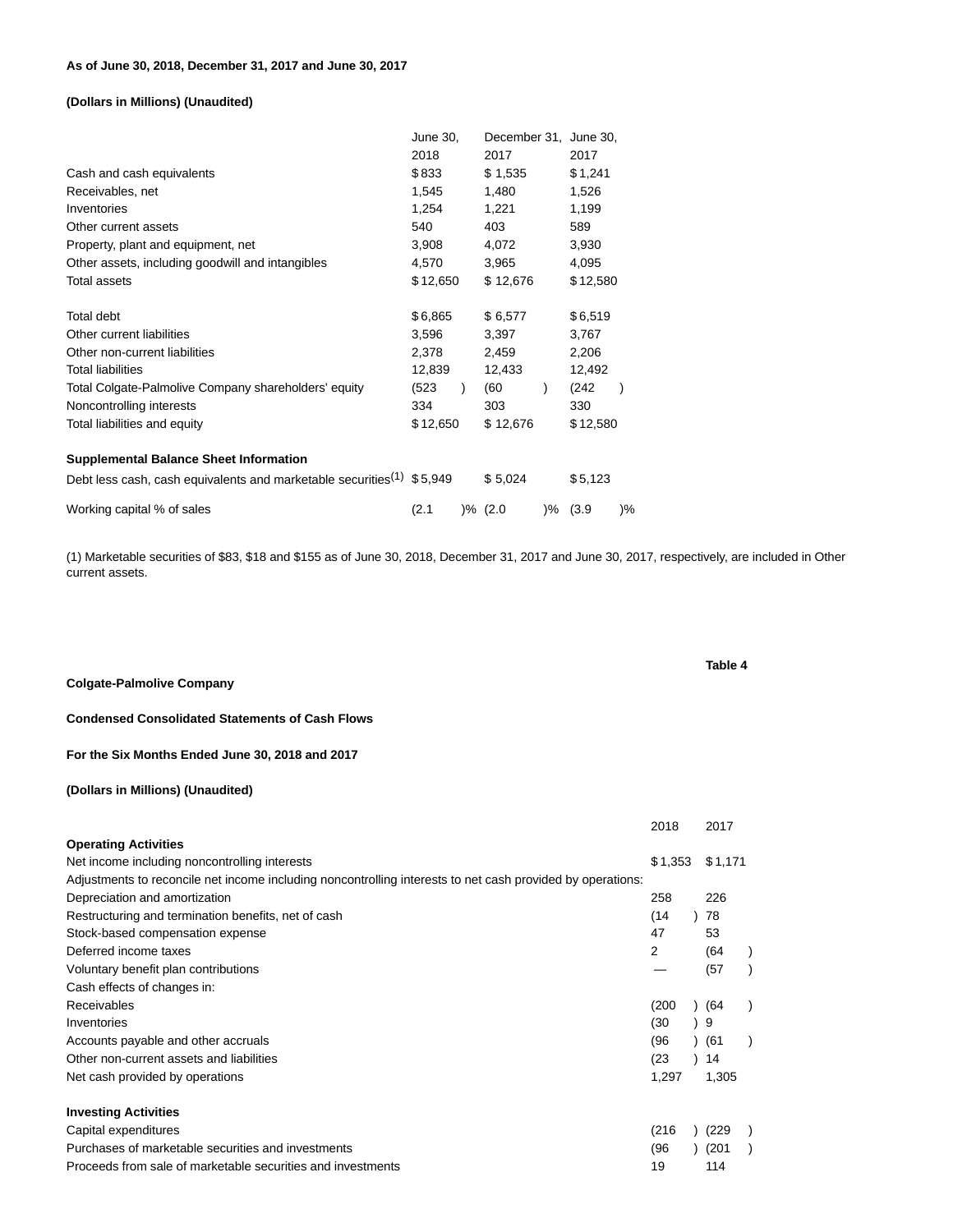| Payment for acquisitions, net of cash acquired                                              | (727              |            |               |
|---------------------------------------------------------------------------------------------|-------------------|------------|---------------|
| Other                                                                                       | 7                 | 4          |               |
| Net cash used in investing activities                                                       | $(1,013)$ $(312)$ |            |               |
| <b>Financing Activities</b>                                                                 |                   |            |               |
| Principal payments on debt                                                                  | (3,953)           | (1,841)    |               |
| Proceeds from issuance of debt                                                              | 4,266             | 1,761      |               |
| Dividends paid                                                                              | (756)             | (716)      | $\rightarrow$ |
| Purchases of treasury shares                                                                | (696)             | (660)      |               |
| Proceeds from exercise of stock options                                                     | 160               | 337        |               |
| Net cash used in financing activities                                                       | (979)             | ) (1,119 ) |               |
| Effect of exchange rate changes on Cash and cash equivalents                                | (7)               | 52         |               |
| Net increase (decrease) in Cash and cash equivalents                                        | (702)             | (74        |               |
| Cash and cash equivalents at beginning of the period                                        | 1.535             | 1,315      |               |
| Cash and cash equivalents at end of the period                                              | \$833             | \$1,241    |               |
| <b>Supplemental Cash Flow Information</b>                                                   |                   |            |               |
| Free cash flow before dividends (Net cash provided by operations less Capital expenditures) |                   |            |               |
| Net cash provided by operations                                                             | \$1.297           | \$1,305    |               |
| Less: Capital expenditures                                                                  | (216)             | (229)      |               |
| Free cash flow before dividends                                                             | \$1,081           | \$1,076    |               |
| Income taxes paid                                                                           | \$468             | \$639      |               |

**Table 5**

# **Colgate-Palmolive Company**

**Segment Information**

**For the Three and Six Months Ended June 30, 2018 and 2017**

# **(Dollars in Millions) (Unaudited)**

|                                          |         | Three Months Ended June 30, Six Months Ended June 30, |         |              |  |
|------------------------------------------|---------|-------------------------------------------------------|---------|--------------|--|
|                                          | 2018    | 2017                                                  | 2018    | 2017         |  |
| <b>Net Sales</b>                         |         |                                                       |         |              |  |
| Oral, Personal and Home Care             |         |                                                       |         |              |  |
| North America                            | \$824   | \$764                                                 | \$1,651 | \$1,524      |  |
| Latin America                            | 933     | 1,002                                                 | 1,862   | 1,926        |  |
| Europe                                   | 620     | 584                                                   | 1,268   | 1,142        |  |
| Asia Pacific                             | 674     | 663                                                   | 1,433   | 1,383        |  |
| Africa/Eurasia                           | 243     | 241                                                   | 498     | 487          |  |
| Total Oral, Personal and Home Care 3,294 |         | 3,254                                                 | 6,712   | 6,462        |  |
| <b>Pet Nutrition</b>                     | 592     | 572                                                   | 1,176   | 1,126        |  |
| <b>Total Net Sales</b>                   | \$3,886 | \$3,826                                               | \$7,888 | \$7,588      |  |
|                                          |         |                                                       |         |              |  |
|                                          |         | Three Months Ended June 30, Six Months Ended June 30, |         |              |  |
|                                          | 2018    | $2017^{(1)}$                                          | 2018    | $2017^{(1)}$ |  |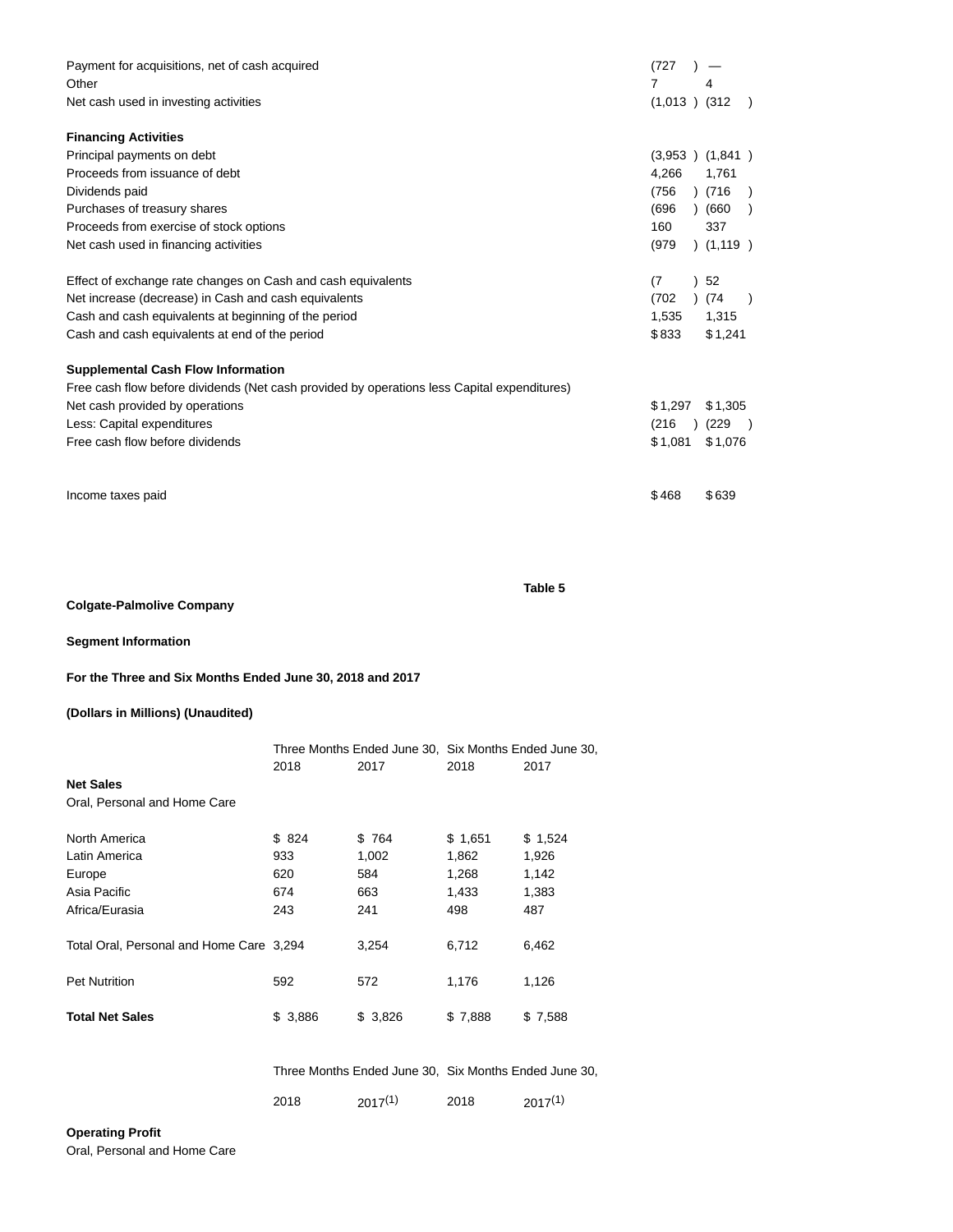| North America                          | \$264 | \$255  | \$521   | \$502   |
|----------------------------------------|-------|--------|---------|---------|
| Latin America                          | 262   | 309    | 535     | 580     |
| Europe                                 | 156   | 146    | 318     | 288     |
| Asia Pacific                           | 203   | 206    | 429     | 425     |
| Africa/Eurasia                         | 42    | 45     | 92      | 91      |
| Total Oral, Personal and Home Care 927 |       | 961    | 1,895   | 1,886   |
| <b>Pet Nutrition</b>                   | 165   | 169    | 329     | 332     |
| Corporate $(2)$                        | (146) | (252   | (295)   | (428)   |
| <b>Total Operating Profit</b>          | \$946 | \$ 878 | \$1.929 | \$1,790 |

Notes:

(1) The Company adopted ASU No. 2017-07, "Compensation–Retirement Benefits (Topic 715): Improving the Presentation of Net Periodic Pension Cost and Net Periodic Postretirement Benefit Cost," on January 1, 2018. The adoption of this standard resulted in the non-service related postretirement costs being presented separately in the income statement from the service cost component and the non-service related postretirement costs no longer being included in Operating profit. As this standard was applied retrospectively, as required, the Company reclassified the non-service components from Operating profit to a new line below Operating profit called Non-service related postretirement costs. Refer to the Company's website for reconciliations to previously reported amounts for all quarters of 2017 as well as for years 2017 and 2016.

(2) Corporate operations include costs related to stock options and restricted stock units, research and development costs, Corporate overhead costs, restructuring and related implementation costs and gains and losses on sales of non-core product lines and assets.

Corporate Operating profit (loss) for the three months ended June 30, 2018 includes charges of \$58 related to the Global Growth and Efficiency Program. Corporate Operating profit (loss) for the three months ended June 30, 2017 included charges of \$141 related to the Global Growth and Efficiency Program.

Corporate Operating profit (loss) for the six months ended June 30, 2018 includes charges of \$82 related to the Global Growth and Efficiency Program. Corporate Operating profit (loss) for the six months ended June 30, 2017 included charges of \$186 related to the Global Growth and Efficiency Program.

**Table 6 Colgate-Palmolive Company**

**Geographic Sales Analysis Percentage Changes**

**For the Three Months Ended June 30, 2018 vs 2017**

**(Unaudited)**

## **COMPONENTS OF SALES CHANGE**

|                              | <b>Sales</b> | As Reported Organic Ex-Divested Trade<br>Change<br>Organic |                                                |               |       |       |               |  |       | <b>Pricing</b><br><b>Coupons</b><br><b>Consumer &amp;</b><br>Foreign |                   |               |                 |               |
|------------------------------|--------------|------------------------------------------------------------|------------------------------------------------|---------------|-------|-------|---------------|--|-------|----------------------------------------------------------------------|-------------------|---------------|-----------------|---------------|
| Region                       |              |                                                            | As Reported Sales Change Volume <sup>(1)</sup> |               |       |       | Volume Volume |  |       |                                                                      | <b>Incentives</b> |               | <b>Exchange</b> |               |
| Total Company <sup>(1)</sup> | 1.5          | %                                                          | 0.5                                            | %             | 1.5   | %     | $0.5\%$       |  | 1.5   | $\%$                                                                 |                   | $\%$          |                 | $\%$          |
| <b>Europe</b>                | 6.0          | %                                                          | (1.0)                                          | $\frac{9}{6}$ | 2.5   | %     | $2.5\%$       |  | 2.5   | %                                                                    | (3.5)             | $\frac{9}{6}$ | 7.0             | %             |
| <b>Latin America</b>         | (7.0)        | $)\%$                                                      | (1.5)                                          | $)\%$         | (1.0) | $)\%$ | $(1.0) \%$    |  | (1.0) | )%                                                                   | (0.5)             | $)\%$         | (5.5)           | $\frac{9}{6}$ |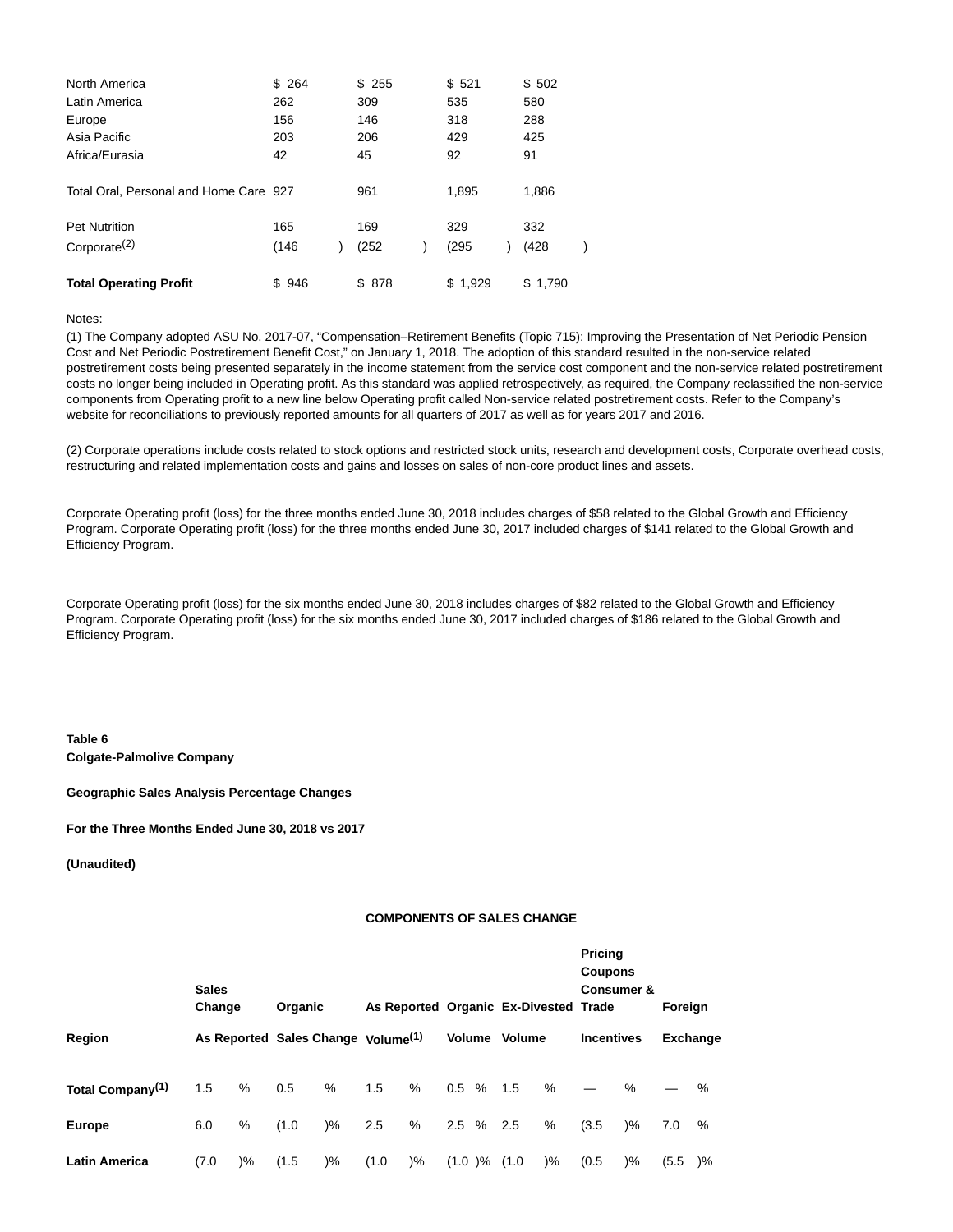| <b>Asia Pacific</b>          | 1.5   | %     |       | %             | (1.0) | $)\%$  | $(1.0)$ % $(1.0)$               |   |     | $\frac{9}{6}$ | 1.0   | %             | 1.5       | %  |
|------------------------------|-------|-------|-------|---------------|-------|--------|---------------------------------|---|-----|---------------|-------|---------------|-----------|----|
| Africa/Eurasia               | 1.0   | %     | 3.0   | $\%$          | 2.0   | %      | 2.0%                            |   | 2.0 | %             | 1.0   | %             | $(2.0)$ % |    |
| <b>Total International</b>   | (1.0) | $)\%$ | (0.5) | $)\%$         |       | %      | $\hspace{0.1mm}-\hspace{0.1mm}$ | % |     | %             | (0.5) | $)\%$         | (0.5)     | )% |
| North America <sup>(1)</sup> | 8.0   | %     | 2.0   | %             | 7.0   | %      | $1.5\%$                         |   | 7.0 | %             | 0.5   | %             | 0.5       | %  |
| <b>Total CP Products</b>     | 1.0   | %     |       | %             | 1.5   | %      | $0.5\%$                         |   | 1.5 | %             | (0.5) | $\frac{9}{6}$ |           | %  |
| Hill's                       | 3.5   | $\%$  | 2.0   | %             | 1.0   | %      | 1.0%                            |   | 1.0 | %             | 1.0   | %             | 1.5       | %  |
| Emerging Markets $(2)$ (3.0) |       | $)\%$ | (0.5) | $\frac{9}{6}$ | (0.5) | $) \%$ | $(0.5)$ % $(0.5)$               |   |     | )%            |       | %             | (2.5)     | )% |
| <b>Developed Markets</b>     | 6.0   | %     | 1.0   | %             | 4.0   | %      | $1.5\%$                         |   | 4.0 | %             | (0.5) | $)\%$         | 2.5       | %  |

Notes:

(1) The impact of the previously disclosed professional skin care acquisitions on as reported volume was 1.0% for Total Company and 5.5% for North America.

(2) Emerging Markets include Latin America, Asia (excluding Japan), Africa/Eurasia and Central Europe.

**Table 7 Colgate-Palmolive Company**

**Geographic Sales Analysis Percentage Changes**

**For the Six Months Ended June 30, 2018 vs 2017**

**(Unaudited)**

## **COMPONENTS OF SALES CHANGE**

|                              | <b>Sales</b><br>Change |       | As Reported Organic Ex-Divested Trade<br>Organic |                                                |       |               |         |      |                   |               | <b>Pricing</b><br><b>Coupons</b><br><b>Consumer &amp;</b><br>Foreign |        |                 |       |
|------------------------------|------------------------|-------|--------------------------------------------------|------------------------------------------------|-------|---------------|---------|------|-------------------|---------------|----------------------------------------------------------------------|--------|-----------------|-------|
| Region                       |                        |       |                                                  | As Reported Sales Change Volume <sup>(1)</sup> |       |               |         |      | Volume Volume     |               | <b>Incentives</b>                                                    |        | <b>Exchange</b> |       |
| Total Company <sup>(1)</sup> | 4.0                    | %     | 1.0                                              | %                                              | 2.0   | %             | 1.0%    |      | 2.0               | %             |                                                                      | %      | 2.0             | %     |
| <b>Europe</b>                | 11.0                   | %     | 0.5                                              | $\%$                                           | 3.5   | %             | 3.5%    |      | 3.5               | %             | (3.0)                                                                | $)\%$  | 10.5            | $\%$  |
| <b>Latin America</b>         | (3.5)                  | $)\%$ | (0.5)                                            | $)\%$                                          | (0.5) | $)\%$         |         |      | $(0.5)$ % $(0.5)$ | $\frac{9}{6}$ |                                                                      | %      | (3.0)           | $)\%$ |
| <b>Asia Pacific</b>          | 3.5                    | %     |                                                  | %                                              |       | %             |         | $\%$ |                   | %             |                                                                      | %      | 3.5             | $\%$  |
| Africa/Eurasia               | 2.5                    | %     | 1.0                                              | %                                              | (0.5) | $\frac{9}{6}$ |         |      | $(0.5)$ % $(0.5)$ | $)\%$         | 1.5                                                                  | %      | 1.5             | %     |
| <b>Total International</b>   | 2.5                    | %     |                                                  | %                                              | 0.5   | %             | $0.5\%$ |      | 0.5               | %             | (0.5)                                                                | $) \%$ | 2.5             | %     |
| North America <sup>(1)</sup> | 8.5                    | %     | 3.5                                              | %                                              | 8.0   | %             | 3.5%    |      | 8.0               | %             |                                                                      | $\%$   | 0.5             | $\%$  |
| <b>Total CP Products</b>     | 4.0                    | %     | 0.5                                              | %                                              | 2.0   | %             | 1.0%    |      | 2.0               | %             | (0.5)                                                                | $)\%$  | 2.5             | $\%$  |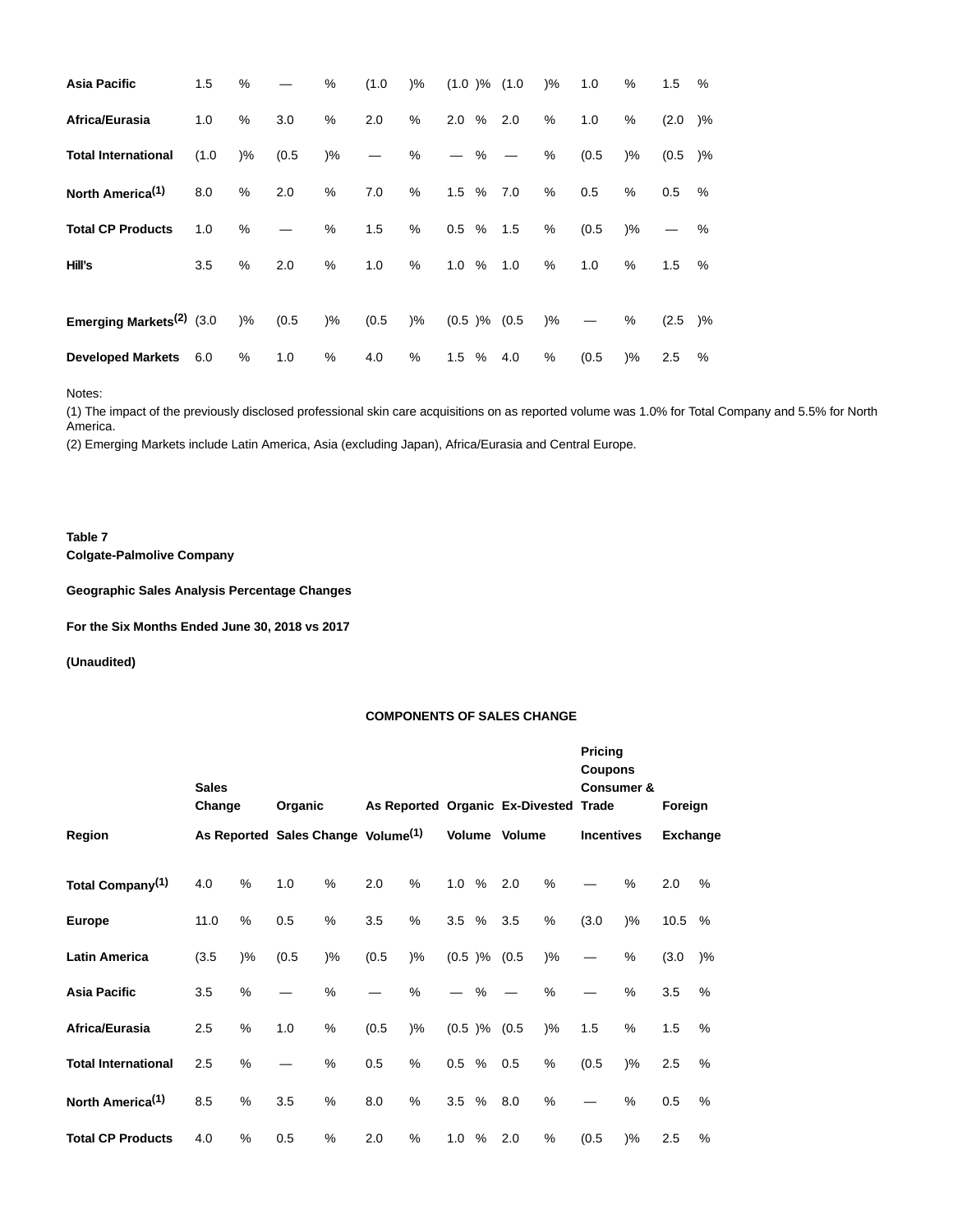| Hill's                                    | 4.5 | % | 1.5 | % | 1.0                                        | % | $1.0 \t% 1.0$ |  | % | 0.5   | %             | 3.0 | % |
|-------------------------------------------|-----|---|-----|---|--------------------------------------------|---|---------------|--|---|-------|---------------|-----|---|
| Emerging Markets <sup>(2)</sup> 0.5 $% -$ |     |   |     | % | $(0.5)$ $\%$ $(0.5)$ $\%$ $(0.5)$ $\%$ 0.5 |   |               |  |   |       | %             | 0.5 | % |
| <b>Developed Markets</b> 7.5              |     | % | 2.0 | % | 4.5                                        | % | 2.5 % 4.5     |  | % | (0.5) | $\frac{9}{6}$ | 3.5 | % |

Notes:

(1) The impact of the previously disclosed professional skin care acquisitions on as reported volume was 1.0% for Total Company and 4.5% for North America.

(2) Emerging Markets include Latin America, Asia (excluding Japan), Africa/Eurasia and Central Europe.

# **Table 8 Colgate-Palmolive Company**

## **Non-GAAP Reconciliations**

## **For the Three Months Ended June 30, 2018 and 2017**

## **(Dollars in Millions Except Per Share Amounts) (Unaudited)**

| <b>Gross Profit</b>                  | 2018    | 2017    |
|--------------------------------------|---------|---------|
| Gross profit, GAAP                   | \$2.301 | \$2.300 |
| Global Growth and Efficiency Program |         | 21      |
| Gross profit, non-GAAP               | \$2.306 | \$2.321 |

|                                      |      |        |   | <b>Basis Point</b> |  |
|--------------------------------------|------|--------|---|--------------------|--|
| <b>Gross Profit Margin</b>           | 2018 | 2017   |   | Change             |  |
| Gross profit margin, GAAP            | 59.2 | % 60.1 | % | (90)               |  |
| Global Growth and Efficiency Program | 0.1  | % 0.6  | % |                    |  |
| Gross profit margin, non-GAAP        | 59.3 | % 60.7 | % | (140)              |  |

| <b>Selling, General and Administrative Expenses</b>    | 2018    | $2017^{(1)}$ |
|--------------------------------------------------------|---------|--------------|
| Selling, general and administrative expenses, GAAP     | \$1.300 | \$1.309      |
| Global Growth and Efficiency Program                   | (10)    | (17)         |
| Selling, general and administrative expenses, non-GAAP | \$1.290 | \$1.292      |

|                                                                                          |                   |              |               |        | <b>Basis Point</b> |
|------------------------------------------------------------------------------------------|-------------------|--------------|---------------|--------|--------------------|
| Selling, General and Administrative Expenses as a Percentage of Net Sales                | 2018              | 2017(1)      |               | Change |                    |
| Selling, general and administrative expenses as a percentage of Net sales, GAAP          | 33.5 % 34.2 % (70 |              |               |        |                    |
| Global Growth and Efficiency Program                                                     | (0.3)             | $) \% (0.4)$ | $\frac{9}{6}$ |        |                    |
| Selling, general and administrative expenses as a percentage of Net sales, non-GAAP 33.2 |                   | % 33.8       | %             | (60    |                    |

| Other (Income) Expense, Net           | 2018 | $2017^{(1)}$ |  |  |
|---------------------------------------|------|--------------|--|--|
| Other (income) expense, net, GAAP     | \$55 | \$113        |  |  |
| Global Growth and Efficiency Program  | (43) | (103)        |  |  |
| Other (income) expense, net, non-GAAP | \$12 | \$10         |  |  |

| <b>Operating Profit</b> | 2018 |  | 2017 <sup>(1)</sup> % Change |
|-------------------------|------|--|------------------------------|
|-------------------------|------|--|------------------------------|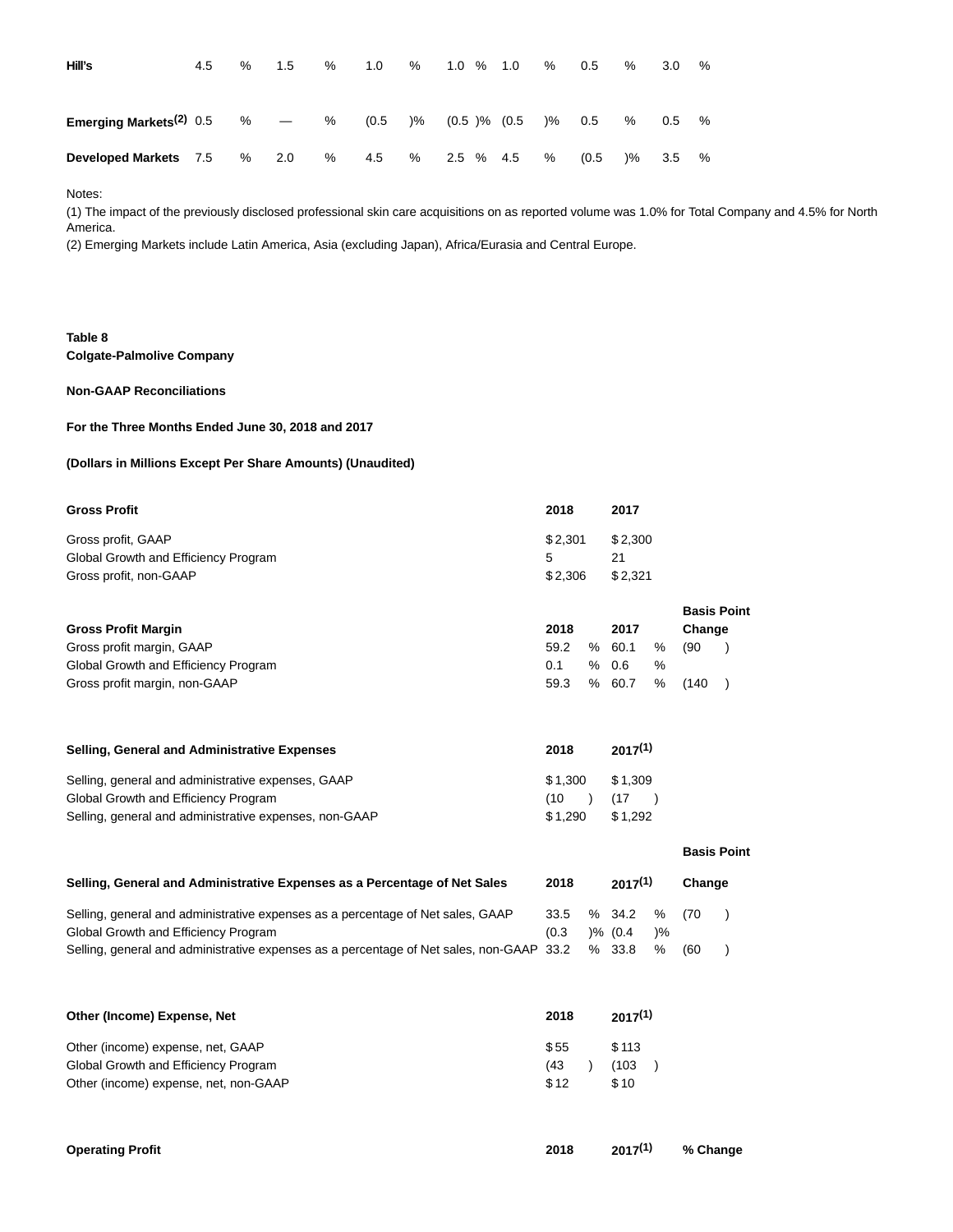| Operating profit, GAAP<br>Global Growth and Efficiency Program<br>Operating profit, non-GAAP                                                 | \$946<br>58<br>\$1,004 |             |                     | \$1,019        | 8<br>(1)           | $\%$<br>$)\%$ |
|----------------------------------------------------------------------------------------------------------------------------------------------|------------------------|-------------|---------------------|----------------|--------------------|---------------|
|                                                                                                                                              |                        |             |                     |                | <b>Basis Point</b> |               |
| <b>Operating Profit Margin</b>                                                                                                               | 2018                   |             | $2017^{(1)}$        |                | Change             |               |
| Operating profit margin, GAAP<br>Global Growth and Efficiency Program<br>Operating profit margin, non-GAAP                                   | 24.3<br>1.5<br>25.8    | %<br>%<br>% | 22.9<br>3.7<br>26.6 | %<br>$\%$<br>% | 140<br>(80)        |               |
| <b>Non-Service Related Postretirement Costs</b>                                                                                              | 2018                   |             | $2017^{(1)}$        |                |                    |               |
| Non-service related postretirement costs, GAAP<br>Global Growth and Efficiency Program<br>Non-service related postretirement costs, non-GAAP | \$23<br>(3)<br>\$20    |             | \$25<br>(1)<br>\$24 |                |                    |               |

**Table 8 Continued Colgate-Palmolive Company**

**Non-GAAP Reconciliations**

**For the Three Months Ended June 30, 2018 and 2017**

**(Dollars in Millions Except Per Share Amounts) (Unaudited)**

**2018**

**2017**

|                                         | Before For<br><b>Income</b><br>Taxes | <b>Income Provision</b><br>Income<br>$\textsf{Taxes}^{(2)}$ |     | Net Income<br><b>Including</b><br>Noncontrolling<br><b>Interests</b> | То | Less: Income<br><b>Attributable</b><br>Noncontrolling<br><b>Interests</b> | Net Income<br>Attributable<br>To<br>Colgate-<br><b>Palmolive</b><br>Company | <b>Effective</b><br><b>Income</b> |               | <b>Diluted</b><br><b>Earnings</b><br>Tax Rate <sup>(3)</sup> Per Share |
|-----------------------------------------|--------------------------------------|-------------------------------------------------------------|-----|----------------------------------------------------------------------|----|---------------------------------------------------------------------------|-----------------------------------------------------------------------------|-----------------------------------|---------------|------------------------------------------------------------------------|
| As Reported GAAP                        | \$888                                | \$213                                                       | \$  | 675                                                                  | \$ | -38                                                                       | \$ 637                                                                      | 24.0                              | %             | \$ 0.73                                                                |
| Global Growth and Efficiency Program 61 |                                      | 13                                                          | 48  |                                                                      | (3 |                                                                           | 51                                                                          | (0.2)                             | $\frac{9}{6}$ | 0.06                                                                   |
| Benefit from a foreign tax matter       |                                      | 15                                                          | (15 |                                                                      |    |                                                                           | (15)                                                                        | 1.6                               | %             | (0.02)                                                                 |
| Non-GAAP                                | \$949                                | \$241                                                       | \$  | 708                                                                  | \$ | 35                                                                        | \$ 673                                                                      | 25.4                              | %             | \$ 0.77                                                                |

|                                          | <b>Income Before</b><br><b>Income Taxes</b> |     | <b>Provision For</b><br>Income Taxes <sup>(2)</sup> Noncontrolling Colgate- |     | Net Income<br>Including<br><b>Interests</b> | То  | Net Income<br><b>Attributable</b><br><b>Palmolive</b><br>Company | <b>Effective</b><br><b>Income</b> |               | <b>Diluted</b><br><b>Earnings</b><br>Tax Rate <sup>(3)</sup> Per Share |
|------------------------------------------|---------------------------------------------|-----|-----------------------------------------------------------------------------|-----|---------------------------------------------|-----|------------------------------------------------------------------|-----------------------------------|---------------|------------------------------------------------------------------------|
| As Reported GAAP                         | \$829                                       | \$. | 269                                                                         | \$  | 560                                         |     | \$524                                                            | 32.4                              | %             | \$0.59                                                                 |
| Global Growth and Efficiency Program 142 |                                             | 27  |                                                                             | 115 |                                             | 115 |                                                                  | (1.9)                             | $\frac{9}{6}$ | 0.13                                                                   |
| Non-GAAP                                 | \$971                                       | \$  | 296                                                                         | \$  | 675                                         |     | \$ 639                                                           | 30.5                              | %             | \$0.72                                                                 |

The impact of non-GAAP adjustments may not necessarily equal the difference between "GAAP" and "non-GAAP" as a result of rounding.

Notes: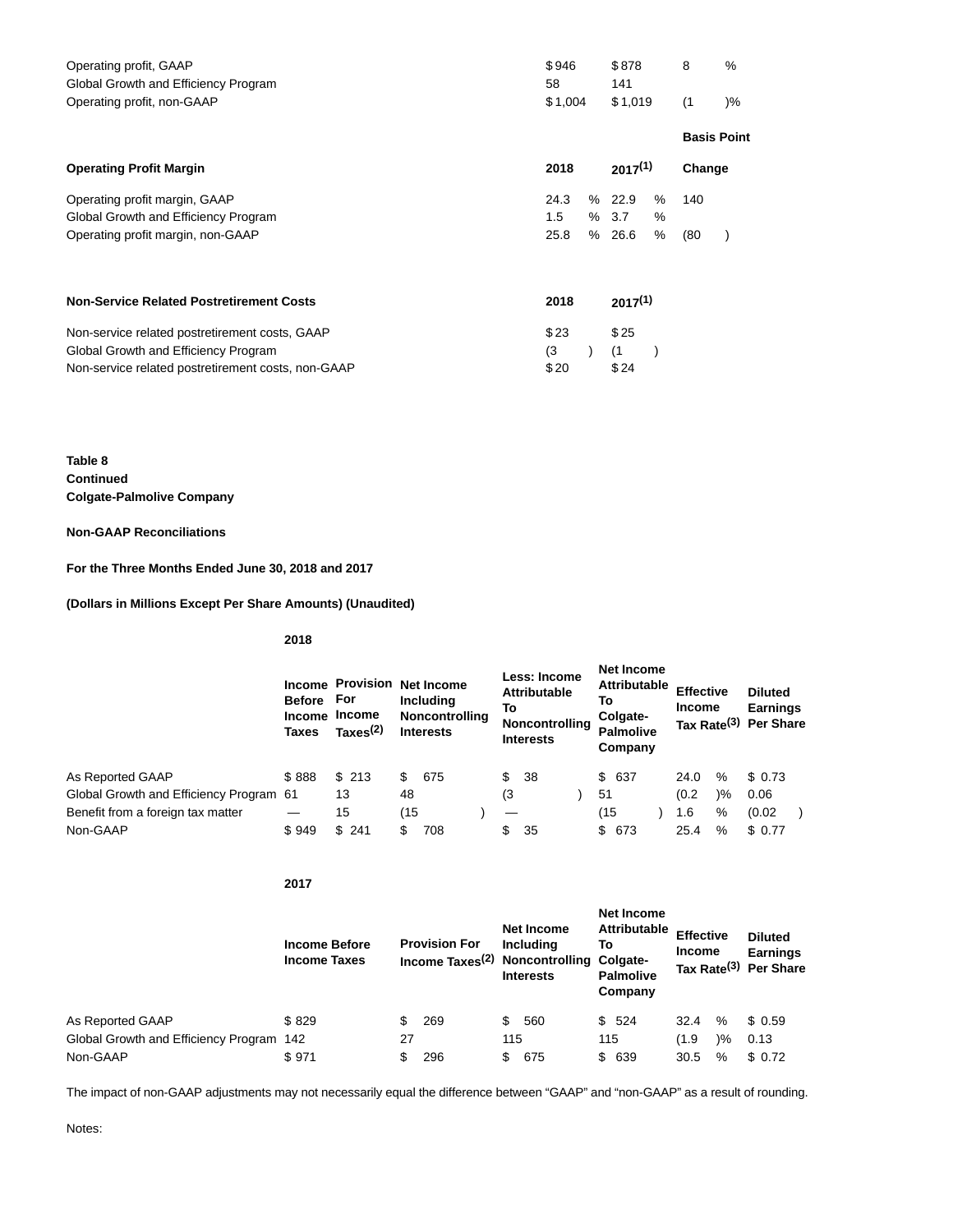(1) The Company adopted ASU No. 2017-07, "Compensation–Retirement Benefits (Topic 715): Improving the Presentation of Net Periodic Pension Cost and Net Periodic Postretirement Benefit Cost," on January 1, 2018. The adoption of this standard resulted in the non-service related postretirement costs being presented separately in the income statement from the service cost component and the non-service related postretirement costs no longer being included in Operating profit. The reclassification had no effect on Net income attributable to Colgate-Palmolive Company, Earnings per common share or Cash flow.

Refer to the Company's website for reconciliations to previously reported amounts for all quarters of 2017 as well as for years 2017 and 2016.

(2) The income tax effect on non-GAAP items is calculated based upon the tax laws and statutory income tax rates applicable in the tax jurisdiction(s) of the underlying non-GAAP adjustment.

(3) The impact of non-GAAP items on the Company's effective tax rate represents the difference in the effective tax rate calculated with and without the non-GAAP adjustment on Income before income taxes and Provision for income taxes.

## **Table 9 Colgate-Palmolive Company**

## **Non-GAAP Reconciliations**

### **For the Six Months Ended June 30, 2018 and 2017**

### **(Dollars in Millions Except Per Share Amounts) (Unaudited)**

| <b>Gross Profit</b>                  | 2018      | 2017      |                    |
|--------------------------------------|-----------|-----------|--------------------|
| Gross profit, GAAP                   | \$4,709   | \$4,569   |                    |
| Global Growth and Efficiency Program | 11        | 35        |                    |
| Gross profit, non-GAAP               | \$4.720   | \$4.604   |                    |
|                                      |           |           | <b>Basis Point</b> |
| <b>Gross Profit Margin</b>           | 2018      | 2017      | Change             |
| Gross profit margin, GAAP            | 59.7<br>% | 60.2<br>% | (50                |
| Global Growth and Efficiency Program | %<br>0.1  | %<br>0.5  |                    |

Gross profit margin, non-GAAP 69.8 and 59.8 million of the state of the state of the state of the state of the state of the state of the state of the state of the state of the state of the state of the state of the state o

| Selling, General and Administrative Expenses           | 2018              | $2017^{(1)}$ |
|--------------------------------------------------------|-------------------|--------------|
| Selling, general and administrative expenses, GAAP     | $$2.692$ $$2.645$ |              |
| Global Growth and Efficiency Program                   | (15               | (38          |
| Selling, general and administrative expenses, non-GAAP | \$2.677           | \$2.607      |

|                                                                                          |       |                     |               |        | <b>Basis Point</b> |
|------------------------------------------------------------------------------------------|-------|---------------------|---------------|--------|--------------------|
| Selling, General and Administrative Expenses as a Percentage of Net Sales                | 2018  | $2017^{(1)}$        |               | Change |                    |
| Selling, general and administrative expenses as a percentage of Net sales, GAAP          | 34.1  | % 34.9              | %             | (80    |                    |
| Global Growth and Efficiency Program                                                     | (0.2) | $\frac{9}{6}$ (0.5) | $\frac{9}{6}$ |        |                    |
| Selling, general and administrative expenses as a percentage of Net sales, non-GAAP 33.9 |       | %34.4               | $\%$          | (50)   |                    |

**Basis Point**

| Other (Income) Expense, Net           |      | $2017^{(1)}$ |  |  |
|---------------------------------------|------|--------------|--|--|
| Other (income) expense, net, GAAP     | \$88 | \$134        |  |  |
| Global Growth and Efficiency Program  | (56  | (113)        |  |  |
| Other (income) expense, net, non-GAAP | \$32 | \$21         |  |  |

| <b>Operating Profit</b> | 2018 |  | 2017 <sup>(1)</sup> % Change |
|-------------------------|------|--|------------------------------|
|-------------------------|------|--|------------------------------|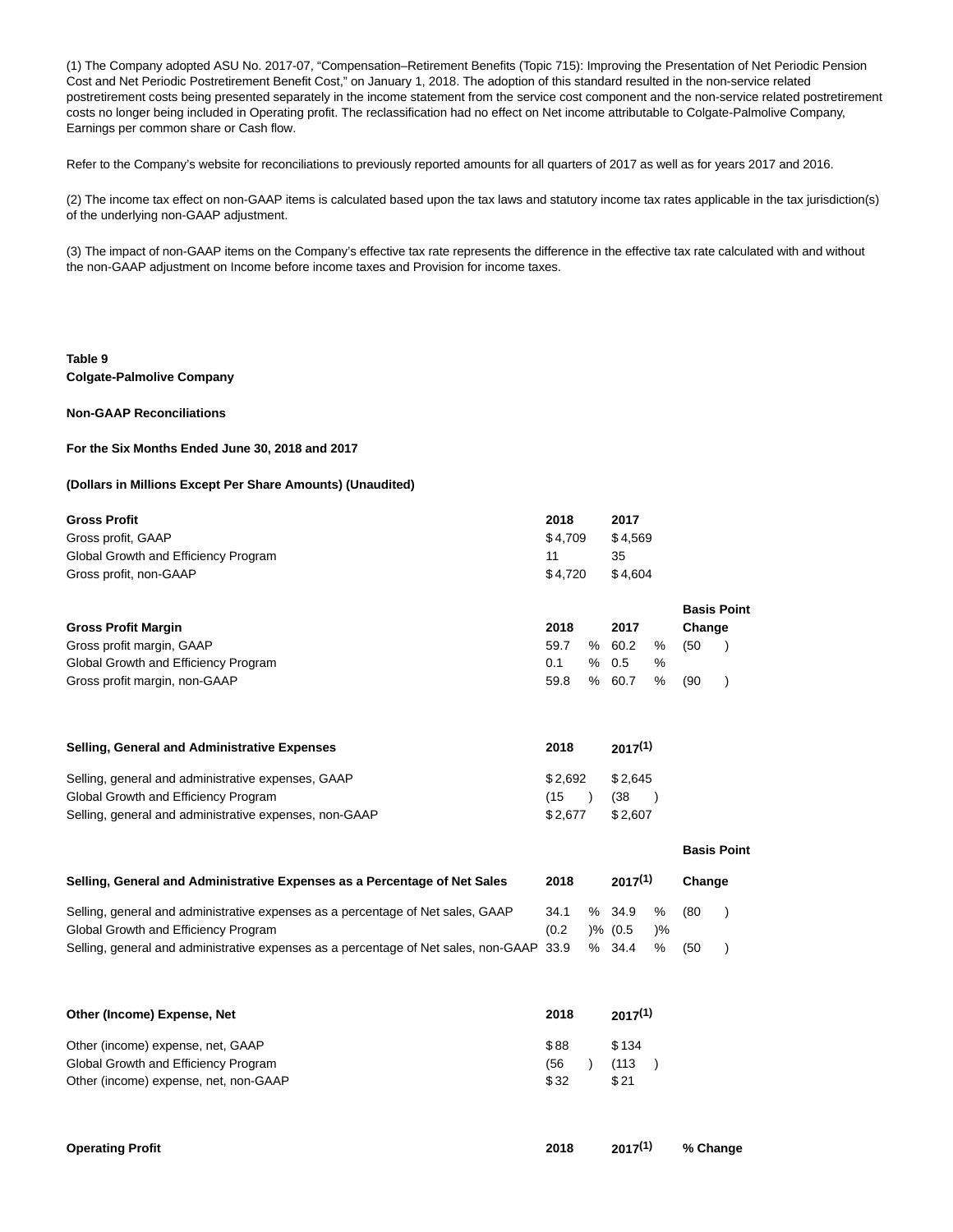| Operating profit, GAAP<br>Global Growth and Efficiency Program | \$1,929<br>82 |   | \$1,790<br>186 |   | 8      | %                  |
|----------------------------------------------------------------|---------------|---|----------------|---|--------|--------------------|
| Operating profit, non-GAAP                                     | \$2,011       |   |                |   | 2      | $\%$               |
|                                                                |               |   |                |   |        | <b>Basis Point</b> |
| <b>Operating Profit Margin</b>                                 | 2018          |   | $2017^{(1)}$   |   | Change |                    |
| Operating profit margin, GAAP                                  | 24.5          | % | 23.6           | % | 90     |                    |
| Global Growth and Efficiency Program                           | 1.0           | % | 2.4            | % |        |                    |
| Operating profit margin, non-GAAP                              | 25.5          | % | 26.0           | % | (50)   |                    |
| <b>Non-Service Related Postretirement Costs</b>                | 2018          |   | $2017^{(1)}$   |   |        |                    |
| Non-service related postretirement costs, GAAP                 | \$47          |   | \$52           |   |        |                    |
| Global Growth and Efficiency Program                           | (7)           |   | (2)            |   |        |                    |
| Non-service related postretirement costs, non-GAAP             | \$40          |   | \$50           |   |        |                    |

**Table 9 Continued Colgate-Palmolive Company**

**Non-GAAP Reconciliations**

**For the Six Months Ended June 30, 2018 and 2017**

**(Dollars in Millions Except Per Share Amounts) (Unaudited)**

**2018**

**2017**

|                                         | <b>Income</b><br><b>Before</b><br><b>Income</b><br>Taxes | For<br><b>Income</b><br>$\textsf{Taxes}^{(2)}$ | <b>Provision Net Income</b><br><b>Including</b><br>Noncontrolling<br><b>Interests</b> |    | <b>Less: Income</b><br><b>Attributable</b><br>То<br>Noncontrolling<br><b>Interests</b> |  |         |       | Net Income<br><b>Attributable</b><br>To<br>Colgate-<br><b>Palmolive</b><br>Company | <b>Effective</b><br><b>Income</b> |  | <b>Diluted</b><br><b>Earnings</b><br>Tax Rate <sup>(3)</sup> Per Share |  |
|-----------------------------------------|----------------------------------------------------------|------------------------------------------------|---------------------------------------------------------------------------------------|----|----------------------------------------------------------------------------------------|--|---------|-------|------------------------------------------------------------------------------------|-----------------------------------|--|------------------------------------------------------------------------|--|
| As Reported GAAP                        | \$1,812                                                  | \$459                                          | \$1,353                                                                               |    | \$82                                                                                   |  | \$1,271 | 25.3  | %                                                                                  | \$1.45                            |  |                                                                        |  |
| Global Growth and Efficiency Program 89 |                                                          | 21                                             | 68                                                                                    |    | (3                                                                                     |  | 71      | (0.1) | $\frac{9}{6}$                                                                      | 0.08                              |  |                                                                        |  |
| Benefit from a foreign tax matter       |                                                          | 15                                             | (15                                                                                   |    |                                                                                        |  | (15)    | 0.8   | $\%$                                                                               | (0.02)                            |  |                                                                        |  |
| Non-GAAP                                | \$1,901                                                  | \$495                                          | \$.<br>1.406                                                                          | \$ | 79                                                                                     |  | \$1,327 | 26.0  | %                                                                                  | \$1.51                            |  |                                                                        |  |

|                                          | <b>Income Before</b><br><b>Income Taxes</b> | <b>Provision For</b><br>Income Taxes <sup>(2)</sup> Noncontrolling Colgate- | Net Income<br>Including<br><b>Interests</b> | <b>Net Income</b><br><b>Attributable</b><br>То<br><b>Palmolive</b><br>Company | <b>Effective</b><br><b>Income</b> |               | <b>Diluted</b><br><b>Earnings</b><br>Tax Rate <sup>(3)</sup> Per Share |  |
|------------------------------------------|---------------------------------------------|-----------------------------------------------------------------------------|---------------------------------------------|-------------------------------------------------------------------------------|-----------------------------------|---------------|------------------------------------------------------------------------|--|
| As Reported GAAP                         | \$1,691                                     | \$520                                                                       | \$1,171                                     | \$1,094                                                                       | 30.8                              | $\%$          | \$1.23                                                                 |  |
| Global Growth and Efficiency Program 188 |                                             | 42                                                                          | 146                                         | 146                                                                           | (0.9)                             | $\frac{9}{6}$ | 0.16                                                                   |  |
| Non-GAAP                                 | \$1,879                                     | \$<br>562                                                                   | 1,317<br>\$                                 | \$1,240                                                                       | 29.9                              | %             | \$1.39                                                                 |  |

The impact of non-GAAP adjustments may not necessarily equal the difference between "GAAP" and "non-GAAP" as a result of rounding.

Notes: